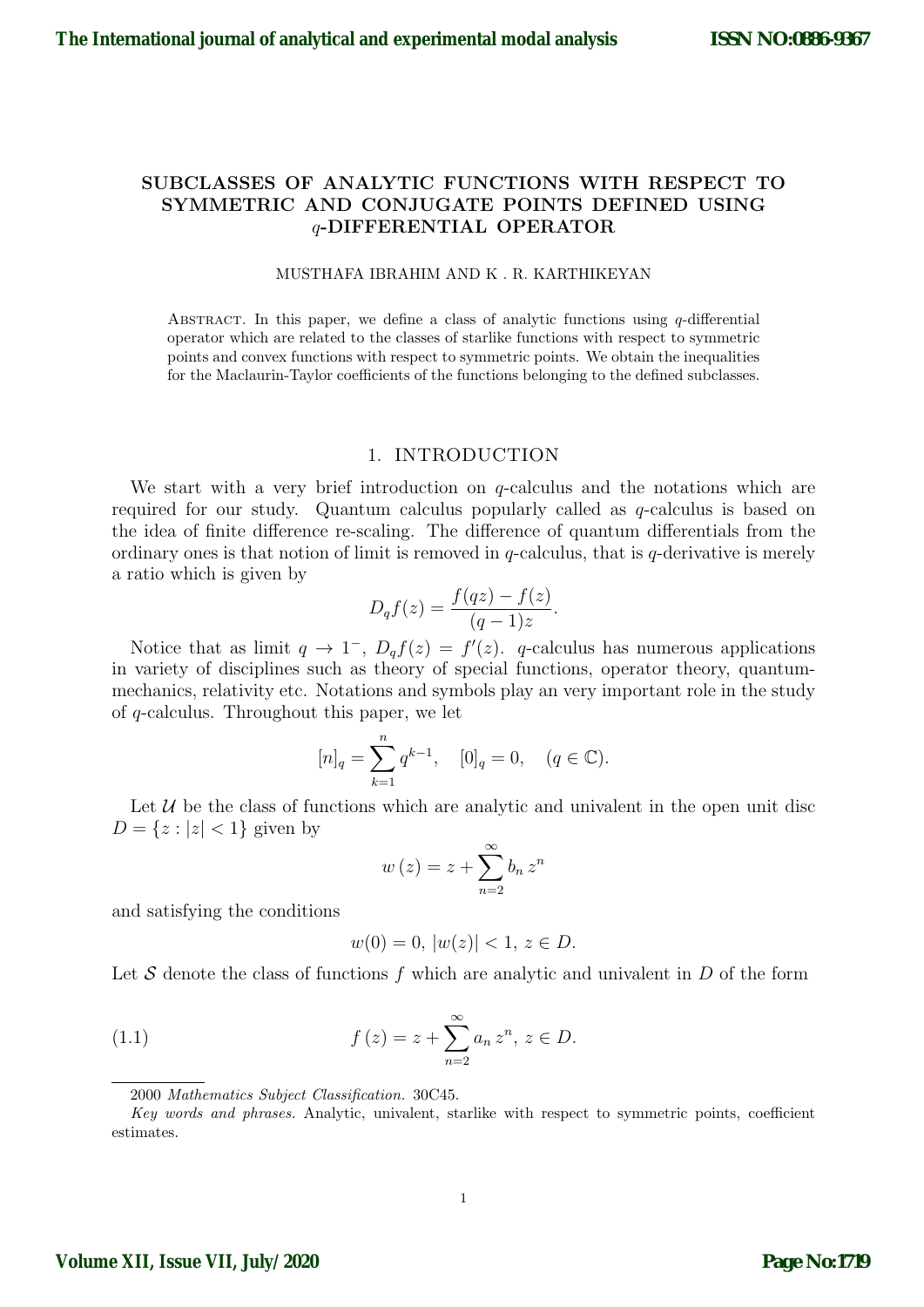We let  $\mathcal{S}^*(\beta)$  and  $\mathcal{C}(\beta)$  to denote the familiar subclasses of A consisting of functions which are respectively starlike of order  $\beta$  and convex of order  $\beta$  in  $\mathcal{U}$ . The class  $\mathcal{P}$  denote the class of functions of function of the form  $p(z) = 1 + p_1z + p_2z^2 + p_3z^3 + \cdots$  that are analytic in U and such that  $Re(p(z)) > 0$  for all z in U. For detailed study of various subclasses of univalent function theory, we refer to [\[4,](#page-9-0) [6\]](#page-9-1).

Let  $f(z)$  and  $g(z)$  be analytic in D. Then we say that the function  $f(z)$  is subordinate to  $g(z)$  in D, if there exists an Schwartz function  $w(z)$  in D such that  $|w(z)| < |z|$  and  $f(z) = g(w(z))$ , denoted by  $f(z) \prec g(z)$ . If  $g(z)$  is univalent in D, then the subordination is equivalent to  $f(0) = g(0)$  and  $f(D) \subset g(D)$ .

Using the concept of subordination of analytic functions, Ma and Minda[\[10\]](#page-9-2) introduced the class  $S^*(\phi)$  of functions in A satisfying  $\frac{zf'(z)}{f(z)} \prec \phi$  where  $\phi \in \mathcal{P}$  with  $\phi'(0) > 0$  maps U onto a region starlike with respect to 1 and symmetric with respect to real axis. This class specializes to several classes of univalent functions for suitable choice of  $\phi$ . For instance, the class  $S^*(\frac{1+Az}{1+Bz}) =: S^*[A;B]$  where  $-1 \leq B < A \leq 1$ , is the class of the Janowski starlike functions(see [\[7\]](#page-9-3)).

Let  $S_s^*$  be the subclass of S consisting of functions given by  $(1.1)$  satisfying

<span id="page-1-0"></span>
$$
Re\left\{\frac{zf^{'}(z)}{f(z)-f(-z)}\right\}>0, \ z\in D
$$

Those functions in  $S_s^*$  are called starlike with respect to symmetric points and were introduced by Sakaguchi [\[12\]](#page-9-4) in 1959. Ashwah and Thomas in [\[3\]](#page-9-5) introduced another class namely the class  $S_c^*$  consisting of functions starlike with respect to conjugate points. Let  $S_c^*$  be the subclass of S consisting of functions given by [\(1.2\)](#page-1-0) and satisfying the condition

$$
Re\left\{\frac{zf^{'}(z)}{f(z)+\overline{f\left(\overline{z}\right)}}\right\}>0,\ z\in D
$$

Motivated by  $S_s^*$ , many authors discussed the following class  $C_s$  of function convex with respect to symmetric points and its subclasses.

Let  $C_s$  be the subclass of S consisting of functions given by [\(1.1\)](#page-0-0) and satisfying the condition

$$
Re\left\{\frac{zf'(z)}{(f(z)-f(-z))'}\right\} > 0, \ z \in D
$$

In terms of subordination, Goel and Mehrok in 1982 introduced a subclass of  $S_s^*$  denoted by  $S^*_s(A, B)$ . Let  $S^*_s(A, B)$  be the class of functions of the form[\(1.1\)](#page-0-0) and satisfying the condition

$$
\frac{2zf'(z)}{f(z) - f(-z)} \prec \frac{1 + Az}{1 + Bz}, \ -1 \le B < A \le 1, z \in D.
$$

Also let  $S_c^*(A, B)$  be the class of functions of the form  $(1.1)$  and satisfying the condition

$$
\frac{2zf^{'}\left(z\right)}{\left(f\left(z\right)+\overline{f\left(\overline{z}\right)}\right)}\prec\frac{1+A z}{1+Bz},\ -1\leq B
$$

Let  $C_s(A, B)$  be the class of functions of the form $(1.1)$  and satisfying the condition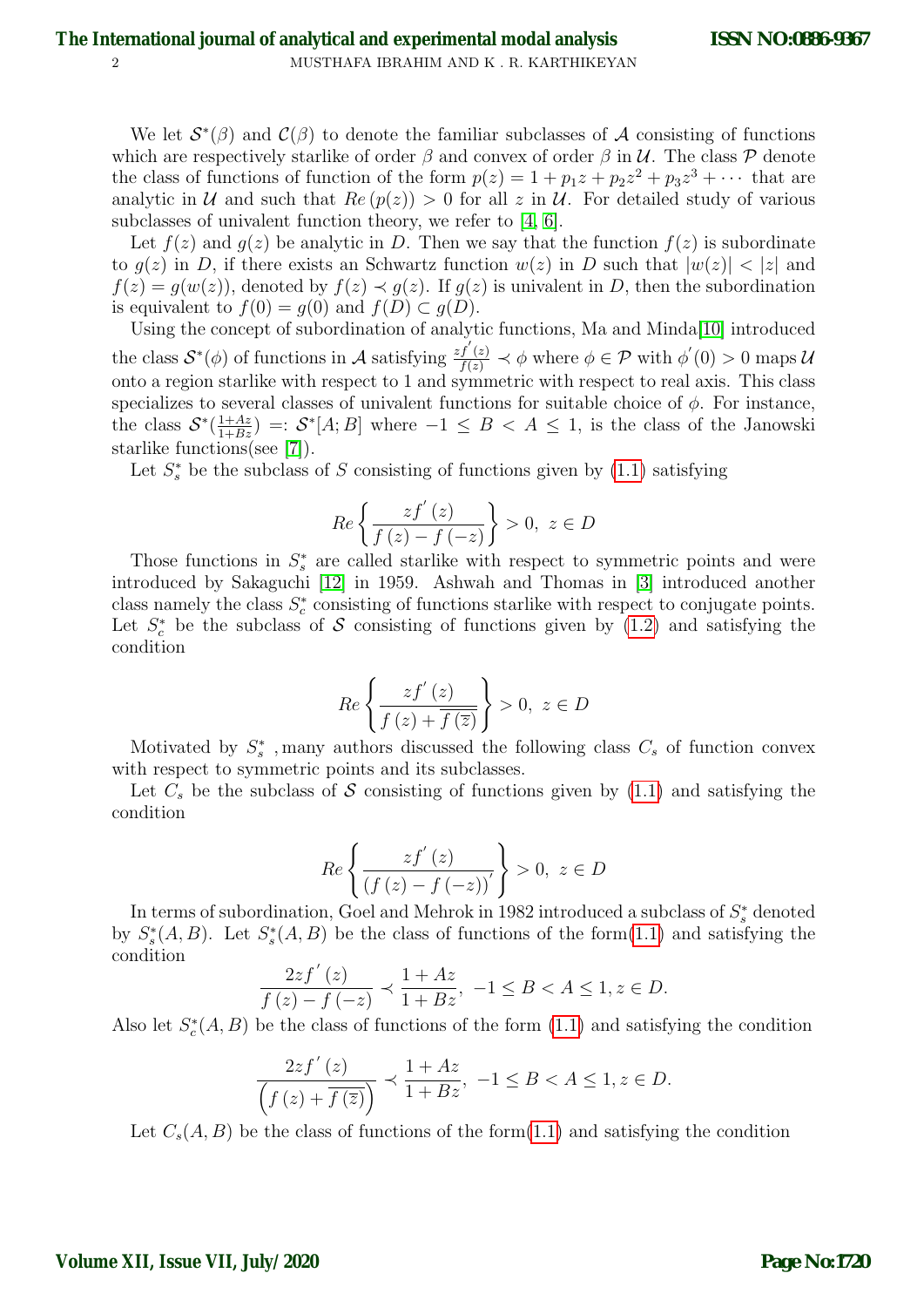A SUBCLASS OF ANALYTIC FUNCTIONS  $3$ **The International journal of analytical and experimental modal analysis**

$$
\frac{2(zf'(z))'}{(f(z) - f(-z))'} \prec \frac{1 + Az}{1 + Bz}, \ -1 \le B < A \le 1, z \in D.
$$

Also let  $C_c(A, B)$  be the class of functions of the form $(1.1)$  and satisfying the condition

$$
\frac{2\left(zf^{\prime}\left(z\right)\right)^{\prime}}{\left(f\left(z\right)+\overline{f\left(\overline{z}\right)}\right)^{\prime}} \prec \frac{1+Az}{1+Bz}, \ -1 \leq B < A \leq 1, z \in D.
$$

In this paper, we introduce the class  $M_s^q(\alpha, A, B)$  consisting of analytic functions f of the form [\(1.1\)](#page-0-0) and satisfying

$$
\frac{2zD_qf(z) + 2\alpha z^2D_q^2f(z)}{(1-\alpha)(f(z) - f(-z)) + \alpha zD_q(f(z) - f(-z))} \prec \frac{1 + Az}{1 + Bz}
$$

$$
-1 \le B < A \le 1, 0 \le \alpha \le 1, z \in D.
$$

We note that if  $q \to 1^-$ ,  $M_s^q(0, A, B) = S_s^*(A, B)$  and  $M_s^q(1, A, B) = C_s(A, B)$ . Also we introduce the class  $M_c(\alpha, A, B)$  consisting of analytic functions f of the form [\(1.1\)](#page-0-0) and satisfying

$$
\frac{2zD_qf(z) + 2\alpha z^2 D_q^2f(z)}{(1-\alpha)\left(f(z) + \overline{f(\overline{z})}\right) + \alpha zD_q\left(f(z) + \overline{f(\overline{z})}\right)} \prec \frac{1+Az}{1+Bz}
$$

$$
-1 \le B < A \le 1, \ 0 \le \alpha \le 1, \ z \in D.
$$

Note that if  $q \to 1^-$ , we have  $M_c^q(0, A, B) = S_c^*(A, B)$  and  $M_c^q(1, A, B) = C_c(A, B)$ . By definition of subordination, it follows that  $f \in M_c^q(\alpha, A, B)$  if and only if

$$
(1.2) \quad \frac{2zD_qf(z) + 2\alpha z^2D_q^2f(z)}{(1-\alpha)\left(f(z) - f(-z)\right) + \alpha zD_q\left(f(z) - f(-z)\right)} = \frac{1 + Aw(z)}{1 + Bw(z)} = p(z), \ w \in \mathcal{U}
$$

and that  $f \in M_c^q(\alpha, A, B)$  if and only if

$$
(1.3)\qquad \frac{2zD_qf(z) + 2\alpha z^2D_q^2f(z)}{(1-\alpha)\left(f(z) + \overline{f(\overline{z})}\right) + \alpha zD_q\left(f(z) + \overline{f(\overline{z})}\right)} = \frac{1 + Aw(z)}{1 + Bw(z)} = p(z), \ w \in \mathcal{U}
$$

<span id="page-2-0"></span>where

(1.4) 
$$
p(z) = 1 + \sum_{n=2}^{\infty} P_n z^n.
$$

We study the classes  $M_s^q(\alpha, A, B)$  and  $M_c^q(\alpha, A, B)$ , the coefficient estimates for functions belonging to these classes are obtained.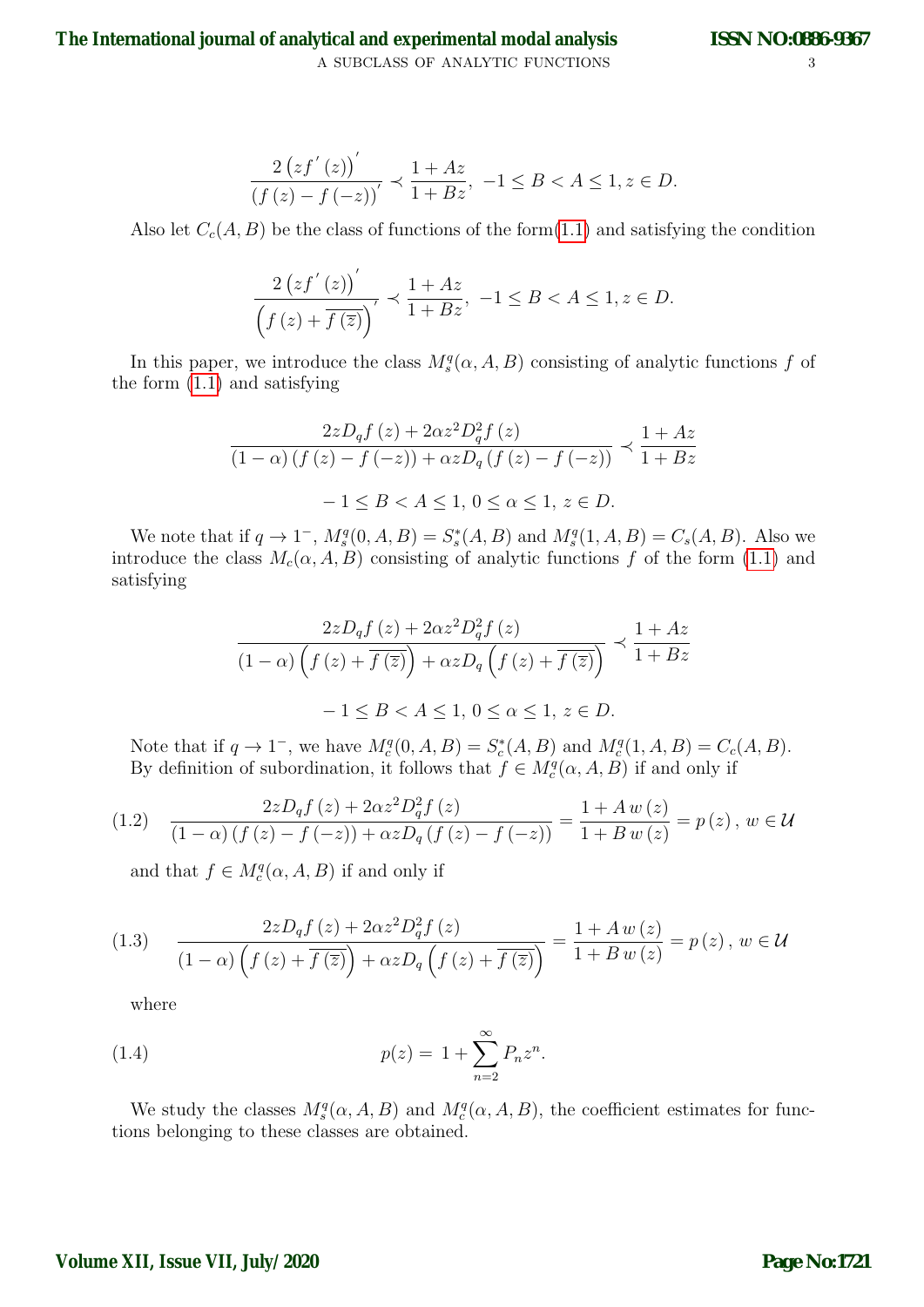### 2. Preliminary result

We need the following lemma for proving our results.

<span id="page-3-0"></span>**Lemma 2.1.** [\[11\]](#page-9-6) let  $f(z) = \sum_{n=1}^{\infty} a_n z^n$  be analytic in U and  $g(z) = \sum_{n=1}^{\infty} b_z z^n$  is analytic and convex in U. If  $f(z) \prec g(z)$ , then  $|a_n| \leq |b_1|$ , for  $n = 1, 2, \ldots$ 

As application of the Lemma [2.1,](#page-3-0) we have the following result.

### <span id="page-3-1"></span>Lemma 2.2. [\[5\]](#page-9-7)

Let  $p(z)$  be given by  $(1.4)$  satisfy

$$
p(z) = \frac{1 + A w(z)}{1 + B w(z)}, \qquad (w(z) \in \mathcal{U}),
$$

then

(2.1) 
$$
|P_n| \leq A - B, \quad n = 1, 2, 3 \dots
$$

## 3. Main result

We give the coefficient inequalities for the classes  $M_s^q(\alpha, A, B)$  and  $M_c^q(\alpha, A, B)$ .

<span id="page-3-4"></span>**Theorem 3.1.** Let  $f \in M_s^q(\alpha, A, B)$ . Then for  $n \geq 1, 0 \leq \alpha \leq 1$ ,

<span id="page-3-2"></span>(3.1) 
$$
|a_{2n}| \leq \frac{(A-B)}{\left(\frac{q^2-1}{q-1}\right)^n \left(\frac{q^n-1}{q-1}\right)! \left(1 + \alpha q \left(\frac{q^{2n-1}-1}{q-1}\right)\right)} \prod_{j=1}^{n-1} \left(A - B + q \left(\frac{q^{2j}-1}{q-1}\right)\right)
$$

<span id="page-3-3"></span>(3.2) 
$$
|a_{2n+1}| \leq \frac{(A-B)}{\left(\frac{q^2-1}{q-1}\right)^n \left(\frac{q^n-1}{q-1}\right)! \left(1+\alpha q \left(\frac{q^{2n}-1}{q-1}\right)\right)} \prod_{j=1}^{n-1} \left(A-B+q \left(\frac{q^{2j}-1}{q-1}\right)\right).
$$

*Proof.* From  $(1.1)$  and  $(1.4)$ , we have

$$
\left[z + \left(\frac{q^2 - 1}{q - 1}\right)a_2z^2 + \left(\frac{q^3 - 1}{q - 1}\right)a_3z^3 + \left(\frac{q^4 - 1}{q - 1}\right)a_4z^4 + \left(\frac{q^5 - 1}{q - 1}\right)a_5z^5 + \dots + \left(\frac{q^{2n} - 1}{q - 1}\right)\times
$$
  
\n
$$
a_{2n}z^{2n} + \dotsb\right] + \alpha\left[q\left(\frac{q^2 - 1}{q - 1}\right)a_2z^2 + q\left(\frac{q^3 - 1}{q - 1}\right)\left(\frac{q^2 - 1}{q - 1}\right)a_3z^3 + q\left(\frac{q^4 - 1}{q - 1}\right)\left(\frac{q^3 - 1}{q - 1}\right)a_4z^4 + q\left(\frac{q^5 - 1}{q - 1}\right)\left(\frac{q^4 - 1}{q - 1}\right)a_5z^5 + \dots + q\left(\frac{q^{2n} - 1}{q - 1}\right)\left(\frac{q^{2n-1} - 1}{q - 1}\right)a_{2n}z^{2n} + \dotsb\right]
$$
  
\n
$$
= \left[(1 - \alpha)\left(z + a_3z^3 + a_5z^5 + \dots + a_{2n-1}z^{2n-1} + a_{2n+1}z^{2n+1} + \dots\right) + \alpha\left(z + \left(\frac{q^3 - 1}{q - 1}\right)a_3z^3 + \left(\frac{q^5 - 1}{q - 1}\right)a_5z^5 + \dotsb + \left(\frac{q^{2n-1} - 1}{q - 1}\right)a_{2n-1}z^{2n-1} + \left(\frac{q^{2n+1} - 1}{q - 1} + \dots\right)a_{2n+1}z^{2n+1} + \dotsb\right)\right]
$$
  
\n
$$
(1 + P_1z + P_2z^2 + P_3z^3 + P_4z^4 + \dots + P_{2n-1}z^{2n-1} + P_{2n}z^{2n} + \dots).
$$

Equating the coefficients of like powers of  $z$ , we have

(3.3) 
$$
\left(\frac{q^2-1}{q-1}\right)(1+\alpha q) a_2 = P_1.
$$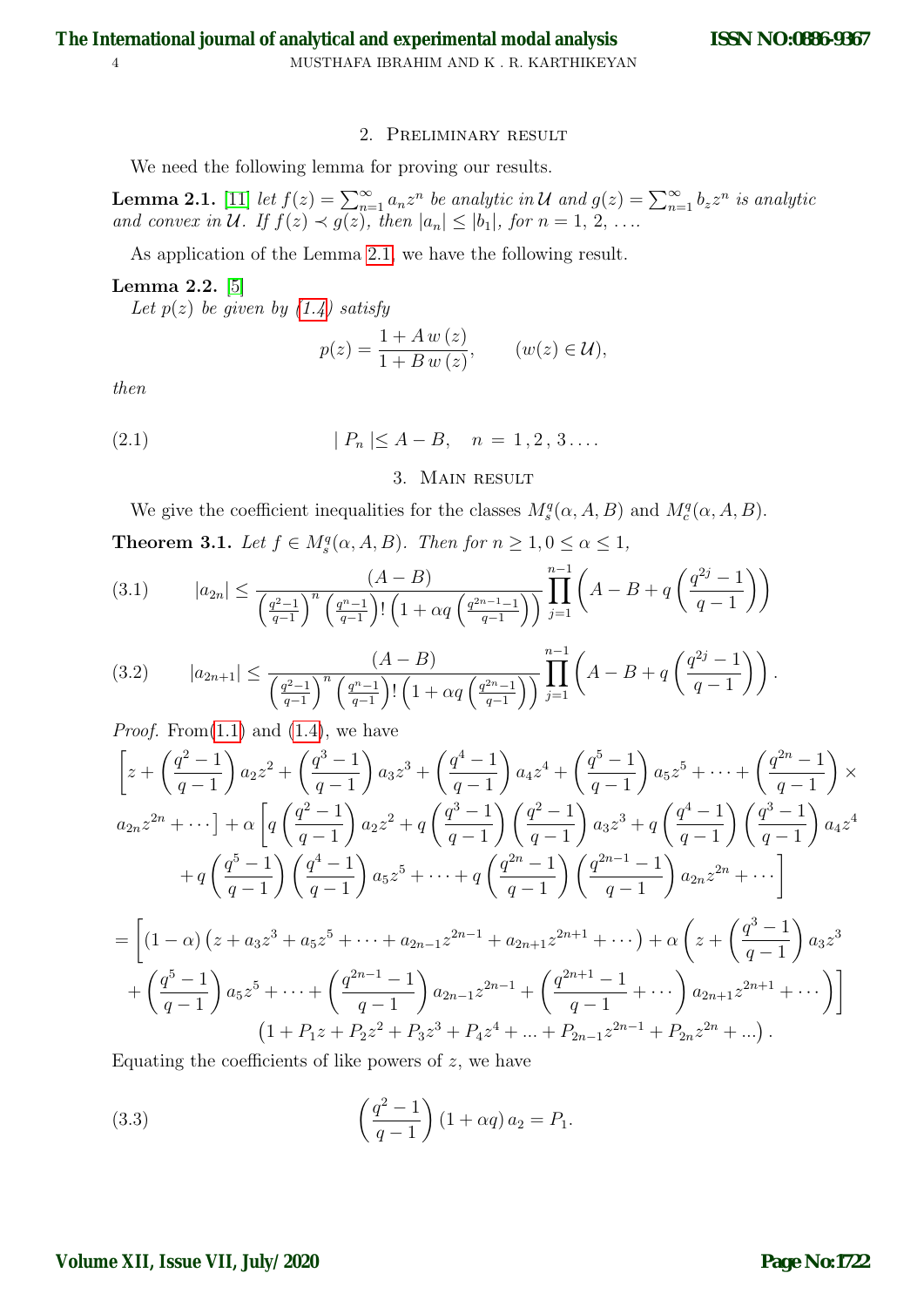A SUBCLASS OF ANALYTIC FUNCTIONS  $5$ **The International journal of analytical and experimental modal analysis**

(3.4) 
$$
q\left(\frac{q^2-1}{q-1}\right)\left(1-\alpha+\alpha\left(\frac{q^3-1}{q-1}\right)\right)a_3 = P_2.
$$

(3.5) 
$$
\left(\frac{q^4 - 1}{q - 1}\right) \left(1 + \alpha q \left(\frac{q^3 - 1}{q - 1}\right)\right) a_4 = P_3 + P_1 a_3 \left(1 - \alpha + \alpha \left(\frac{q^3 - 1}{q - 1}\right)\right).
$$

(3.6) 
$$
q\left(\frac{q^4-1}{q-1}\right)\left(1-\alpha+\alpha\left(\frac{q^5-1}{q-1}\right)\right)a_5 = P_4 + P_2a_3\left(1-\alpha+\alpha\left(\frac{q^3-1}{q-1}\right)\right).
$$

<span id="page-4-0"></span>(3.7)  

$$
\left(\frac{q^{2n}-1}{q-1}\right)\left(1+\alpha q\left(\frac{q^{2n-1}-1}{q-1}\right)\right)a_{2n} =
$$

$$
P_{2n-1} + \left[1-\alpha+\alpha\left(\frac{q^{2n-1}-1}{q-1}\right)\right]p_1a_{2n-1} + \dots + \left[1-\alpha+\alpha\left(\frac{q^3-1}{q-1}\right)\right]a_3p_{2n-3}.
$$

(3.8) 
$$
\left(\frac{q^{2n}-1}{q-1}\right) \left(1-\alpha+\alpha\left(\frac{q^{2n+1}-1}{q-1}\right)\right) a_{2n+1} =
$$
  
\n
$$
P_{2n} + \left[1-\alpha+\alpha\left(\frac{q^{2n-1}-1}{q-1}\right)\right] p_2 a_{2n-1} + \dots + \left[1-\alpha+\alpha\left(\frac{q^3-1}{q-1}\right)\right] a_3 p_{2n-2}.
$$

Using Lemma [2.2,](#page-3-1) we get

(3.9) 
$$
|a_2| \leq \frac{A-B}{\left(\frac{q^2-1}{q-1}\right)(1+\alpha q)}.
$$

(3.10) 
$$
|a_3| \leq \frac{A-B}{q\left(\frac{q^2-1}{q-1}\right)\left(1-\alpha+\alpha\left(\frac{q^3-1}{q-1}\right)\right)}.
$$

(3.11) 
$$
|a_4| \le \frac{(A-B)\left(A-B+q\frac{q^2-1}{q-1}\right)}{q\left(\frac{q^2-1}{q-1}\right)\left(\frac{q^4-1}{q-1}\right)\left(1+\alpha q\left(\frac{q^3-1}{q-1}\right)\right)}.
$$

(3.12) 
$$
|a_5| \le \frac{(A-B)\left(A-B+q\frac{q^2-1}{q-1}\right)}{q^2\left(\frac{q^2-1}{q-1}\right)\left(\frac{q^4-1}{q-1}\right)\left(1+\alpha q\left(\frac{q^5-1}{q-1}\right)\right)}.
$$

It follows that  $(3.1)$  and  $(3.2)$  hold for  $n = 1, 2$ . We prove  $(3.1)$  using induction. Equation  $(3.7)$  in conjunction with Lemma  $(2.2)$  yield

$$
(3.13)
$$

<span id="page-4-1"></span>
$$
|a_{2n}| \leq \frac{(A-B)}{\left(\frac{q^{2n}-1}{q-1}\right)\left(1+\alpha q\left(\frac{q^{2n-1}-1}{q-1}\right)\right)} \left[1+\sum_{k=1}^{n-1} \left(1-\alpha+\alpha\left(\frac{q^{2k+1}-1}{q-1}\right)\right)|a_{2k+1}|\right].
$$

We assume that [\(3.1\)](#page-3-2) holds for  $k = 3, 4, \ldots, (n-1)$ . Then from[\(3.13\)](#page-4-1), we obtain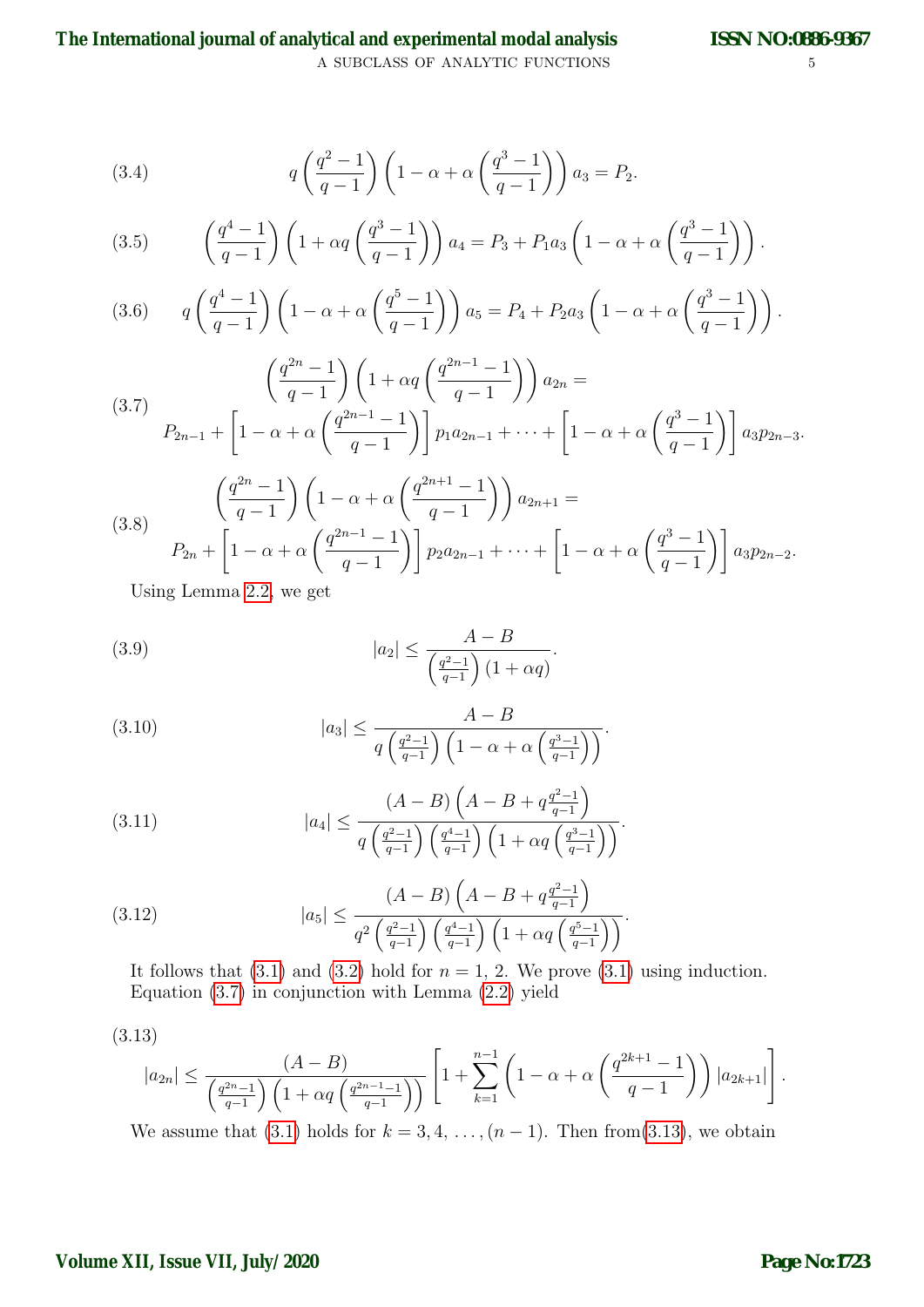6 MUSTHAFA IBRAHIM AND K . R. KARTHIKEYAN **The International journal of analytical and experimental modal analysis**

$$
(3.14)
$$

<span id="page-5-1"></span>
$$
|a_{2n}| \le \frac{(A-B)}{\left(\frac{q^{2n}-1}{q-1}\right)\left(1+\alpha q\left(\frac{q^{2n-1}-1}{q-1}\right)\right)} \left[1+\sum_{k=1}^{n-1} \frac{(A-B)}{\left(\frac{q^{2}-1}{q-1}\right)^k \left(\frac{q^k-1}{q-1}\right)!} \prod_{j=1}^{k-1} \left(A-B+q\left(\frac{q^{2j}-1}{q-1}\right)\right)\right]
$$

In order to complete the proof, it is sufficient to show that (3.15)  $\mathsf{r}$ 

<span id="page-5-0"></span>
$$
\frac{(A-B)}{\left(\frac{q^{2m}-1}{q-1}\right)\left(1+\alpha q\left(\frac{q^{2m-1}-1}{q-1}\right)\right)}\left[1+\sum_{k=1}^{m-1}\frac{(A-B)}{\left(\frac{q^{2}-1}{q-1}\right)^{k}\left(\frac{q^{k}-1}{q-1}\right)}\prod_{j=1}^{k-1}\left(A-B+q\left(\frac{q^{2j}-1}{q-1}\right)\right)\right]
$$
\n
$$
=\frac{(A-B)}{\left(\frac{q^{2}-1}{q-1}\right)^{m}\left(\frac{q^{m}-1}{q-1}\right)!\left(1+\alpha q\left(\frac{q^{2m-1}-1}{q-1}\right)\right)}\prod_{j=1}^{k-1}\left(A-B+q\left(\frac{q^{2j}-1}{q-1}\right)\right) \quad (m=3,4,5,\ldots)
$$
\n(2.15) is valid for  $m=3$ .

 $(3.15)$  is valid for  $m = 3$ . Let us suppose that [\(3.15\)](#page-5-0) is true for all  $m, 3 < m \leq (n-1)$ . Then from [\(3.14\)](#page-5-1)

<span id="page-5-2"></span>
$$
\frac{(A-B)}{\left(\frac{q^{2n-1}}{q-1}\right)\left(1+\alpha q\left(\frac{q^{2n-1}-1}{q-1}\right)\right)}\left[1+\sum_{k=1}^{m-1}\frac{(A-B)}{\left(\frac{q^{2}-1}{q-1}\right)^{k}\left(\frac{q^{k}-1}{q-1}\right)\prod_{j=1}^{k-1}\left(A-B+q\left(\frac{q^{2j}-1}{q-1}\right)\right)\right]
$$
\n
$$
=\left(\frac{q^{n-1}-1}{q^{n}-1}\right)\left[\frac{(A-B)}{\left(\frac{q^{2}-1}{q-1}\right)\left(\frac{q^{n-1}-1}{q-1}\right)\left(1+\alpha q\left(\frac{q^{2n-1}-1}{q-1}\right)\right)\right] + \frac{(A-B)}{k+1}\left(\frac{(A-B)}{q-1}\right)^{k}\left(\frac{q^{k}-1}{q-1}\right)! \times \frac{k-1}{j=1}\left(A-B+q\left(\frac{q^{2j}-1}{q-1}\right)\right)\right] + \frac{(A-B)}{\left(\frac{q^{2}-1}{q-1}\right)\left(\frac{q^{n}-1}{q-1}\right)\left(1+\alpha q\left(\frac{q^{2n-1}-1}{q-1}\right)\right)}\frac{(A-B)}{\left(\frac{q^{2}-1}{q-1}\right)^{n-1}\left(\frac{q^{n}-1}{q-1}\right)!} \times \frac{\prod_{j=1}^{m-2}\left(A-B+q\left(\frac{q^{2j}-1}{q-1}\right)\right) - \left(\frac{q^{n-1}-1}{q^{n}-1}\right)\left(\frac{A-B}{q-1}\right)\left(\frac{A-B}{q-1}\right)\right]}{\prod_{j=1}^{m-2}\left(A-B+q\left(\frac{q^{2j}-1}{q-1}\right)\right) + \frac{(A-B)}{\left(\frac{q^{2}-1}{q-1}\right)\left(\frac{q^{n-1}-1}{q-1}\right)\left(1+\alpha q\left(\frac{q^{2n-1}-1}{q-1}\right)\right)}\frac{(A-B)}{\left(\frac{q^{2}-1}{q-1}\right)^{n-1}\left(\frac{q^{n-1}-1}{q-1}\right)!} \times \prod_{j=1}^{m-2}\left(A-B+q\left(\frac{q^{2j}-1}{q-1}\right)\right) = \frac{(A-B)}{\left(\frac{q^{2}-1}{q-1}\right)\left(\frac{q
$$

Thus [\(3.15\)](#page-5-0) holds for  $m = n$  and hence [\(3.1\)](#page-3-2) follows. Similarly we can prove [\(3.2\)](#page-3-3).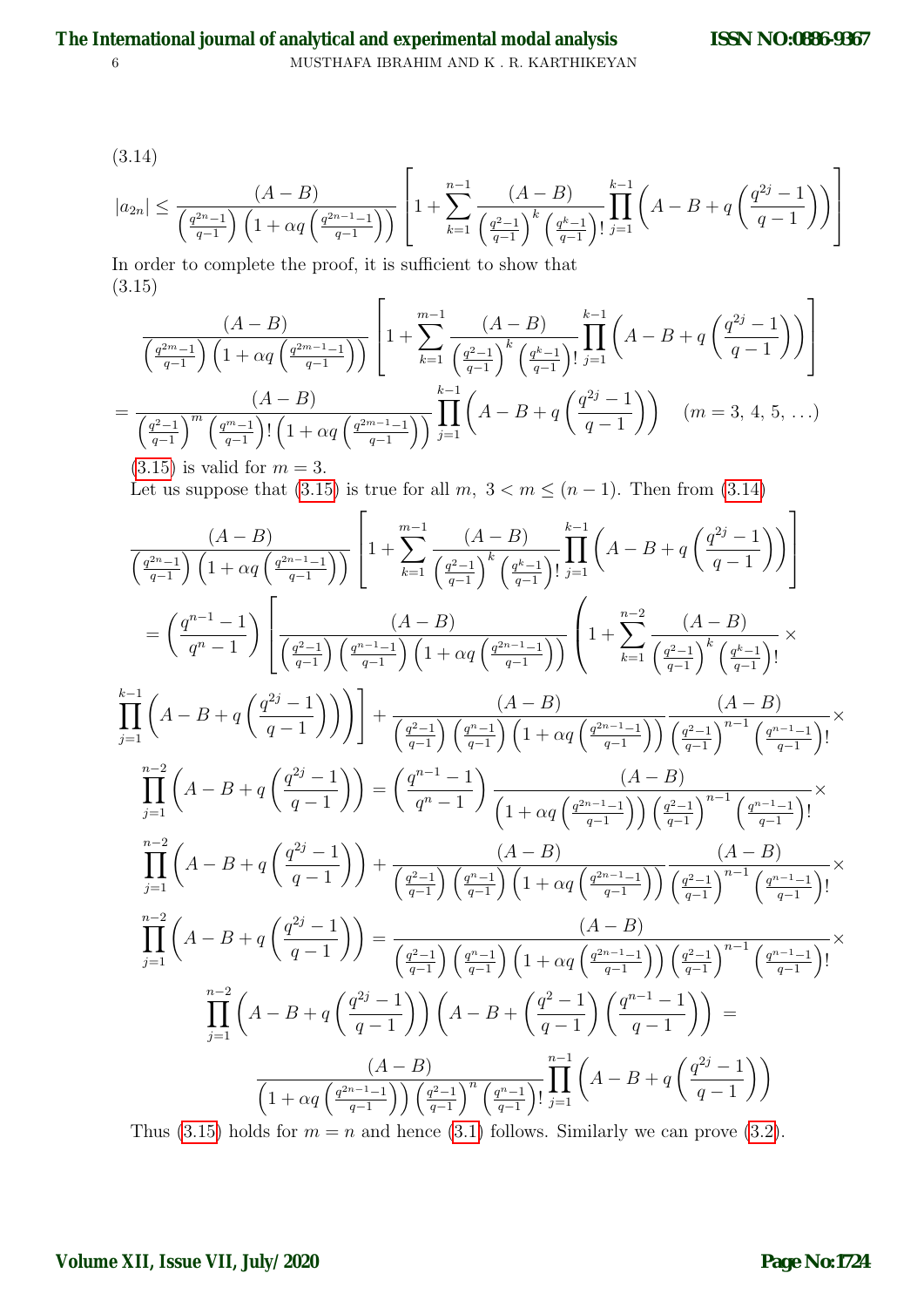A SUBCLASS OF ANALYTIC FUNCTIONS  $\hspace{2cm} 7$ **The International journal of analytical and experimental modal analysis**

 $\Box$ 

<span id="page-6-5"></span>**Theorem 3.2.** Let  $f \in M_c^q(\alpha, A, B)$ . Then for  $n \geq 1, 0 \leq \alpha \leq 1$ ,

(3.16) 
$$
|a_{2n}| \leq \frac{(A-B)}{q\left(\frac{q^{2n-1}-1}{q-1}\right)! \left(1-\alpha+\alpha\left(\frac{q^{2n}-1}{q-1}\right)\right)} \prod_{j=1}^{2n-2} \left(A-B+\left(\frac{q^j-1}{q-1}\right)\right)
$$

<span id="page-6-4"></span>(3.17) 
$$
|a_{2n+1}| \leq \frac{(A-B)}{q\left(\frac{q^{2n}-1}{q-1}\right)! \left(1-\alpha+\alpha\left(\frac{q^{2n+1}-1}{q-1}\right)\right)} \prod_{j=1}^{2n-2} \left(A-B+\left(\frac{q^j-1}{q-1}\right)\right)
$$

*Proof.* From $(1.2)$  and  $(1.4)$ , we have

$$
\left[z + \left(\frac{q^2 - 1}{q - 1}\right)a_2z^2 + \left(\frac{q^3 - 1}{q - 1}\right)a_3z^3 + \left(\frac{q^4 - 1}{q - 1}\right)a_4z^4 + \left(\frac{q^5 - 1}{q - 1}\right)a_5z^5 + \dots + \left(\frac{q^{2n} - 1}{q - 1}\right)\times
$$
  
\n
$$
a_{2n}z^{2n} + \dots \right] + \alpha \left[q\left(\frac{q^2 - 1}{q - 1}\right)a_2z^2 + q\left(\frac{q^3 - 1}{q - 1}\right)\left(\frac{q^2 - 1}{q - 1}\right)a_3z^3 + q\left(\frac{q^4 - 1}{q - 1}\right)\left(\frac{q^3 - 1}{q - 1}\right)a_4z^4 +
$$
  
\n
$$
q\left(\frac{q^5 - 1}{q - 1}\right)\left(\frac{q^4 - 1}{q - 1}\right)a_5z^5 + \dots + q\left(\frac{q^{2n} - 1}{q - 1}\right)\left(\frac{q^{2n-1} - 1}{q - 1}\right)a_{2n}z^{2n} + \dots\right] =
$$
  
\n
$$
\left[(1 - \alpha)\left(z + a_2z^2 + a_3z^3 + a_4z^4 + a_5z^5 + \dots + a_{2n}z^{2n} + \dots\right) + \alpha\left(z + \left(\frac{q^2 - 1}{q - 1}\right)a_2z^2\right)\right]z^{2n} + \dots
$$

$$
+\left(\frac{q^3-1}{q-1}\right)a_3z^3+\left(\frac{q^4-1}{q-1}\right)a_4z^4+\left(\frac{q^5-1}{q-1}\right)a_5z^5+\cdots+\left(\frac{q^{2n}-1}{q-1}\right)a_{2n}z^{2n}+\cdots\right)\bigg] \times
$$
  
\n
$$
(1+P_1z+P_2z^2+P_3z^3+P_4z^4+\cdots+P_{2n-1}z^{2n-1}+P_{2n}z^{2n}+\cdots)
$$

<span id="page-6-0"></span>Equating the coefficients of like powers of  $z$ , we have

(3.18) 
$$
q\left(1-\alpha+\alpha\left(\frac{q^2-1}{q-1}\right)\right)a_2 = P_1
$$

<span id="page-6-1"></span>(3.19) 
$$
q\left(\frac{q^2-1}{q-1}\right)\left(1-\alpha+\alpha\left(\frac{q^3-1}{q-1}\right)\right)a_3 = P_2 + \left(1-\alpha+\alpha\left(\frac{q^2-1}{q-1}\right)\right)a_2P_1
$$

<span id="page-6-2"></span>(3.20) 
$$
q\left(\frac{q^3-1}{q-1}\right)\left(1-\alpha+\alpha\left(\frac{q^4-1}{q-1}\right)\right)a_4 = P_3 + \left(1-\alpha+\alpha\left(\frac{q^2-1}{q-1}\right)\right)a_2P_2 + \left(1-\alpha+\alpha\left(\frac{q^3-1}{q-1}\right)\right)P_1a_3
$$

<span id="page-6-3"></span>(3.21) 
$$
q\left(\frac{q^4-1}{q-1}\right)\left(1-\alpha+\alpha\left(\frac{q^5-1}{q-1}\right)\right)a_5 = P_4 + \left(1-\alpha+\alpha\left(\frac{q^2-1}{q-1}\right)\right)a_2P_3 + \left(1-\alpha+\alpha\left(\frac{q^3-1}{q-1}\right)\right)P_2a_3 + \left(1-\alpha+\alpha\left(\frac{q^4-1}{q-1}\right)\right)P_1a_4
$$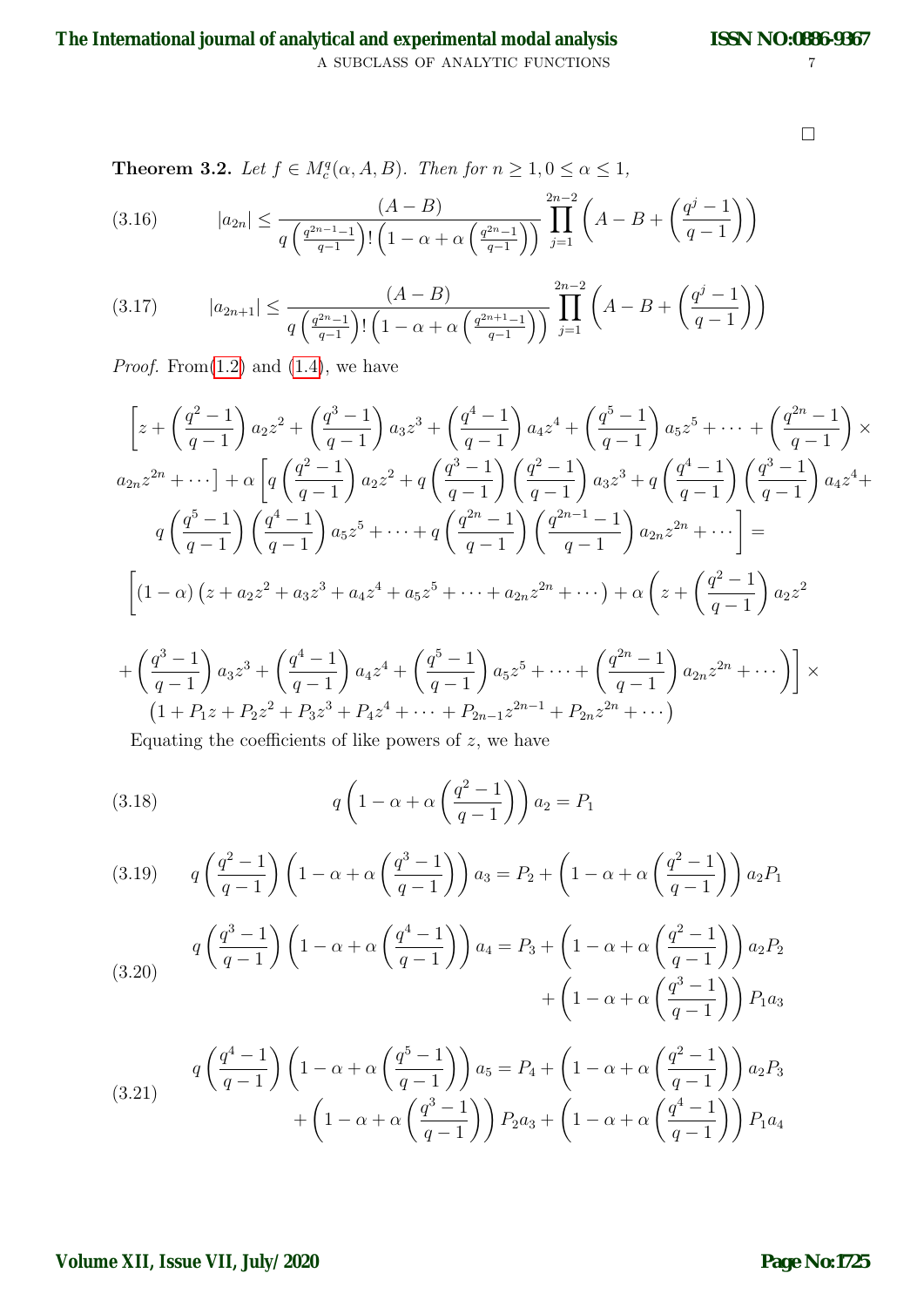<span id="page-7-0"></span>
$$
(3.22)
$$
\n
$$
q\left(\frac{q^{2n-1}-1}{q-1}\right)\left(1-\alpha+\alpha\left(\frac{q^{2n}-1}{q-1}\right)\right)a_{2n} = P_{2n-1} + \left(1-\alpha+\alpha\left(\frac{q^{2}-1}{q-1}\right)\right)a_{2}P_{2n-2} + \cdots + \left(1-\alpha+\alpha\left(\frac{q^{2n-1}-1}{q-1}\right)\right)P_{1}a_{2n-1}
$$

Using Lemma[\(2.2\)](#page-3-1) and [\(3.18\)](#page-6-0),[\(3.19\)](#page-6-1),[\(3.20\)](#page-6-2)and [\(3.21\)](#page-6-3) we get

(3.23) 
$$
|a_2| \le \frac{A-B}{q\left(1-\alpha+\alpha\left(\frac{q^2-1}{q-1}\right)\right)}
$$

(3.24) 
$$
|a_3| \leq \frac{(A-B) (A-B+q)}{q^2 \left(\frac{q^2-1}{q-1}\right) \left(1-\alpha+\alpha \left(\frac{q^3-1}{q-1}\right)\right)}
$$

(3.25) 
$$
|a_4| \leq \frac{(A-B) (A-B+q) \left(A-B+\left(\frac{q^2-1}{q-1}\right)\right)}{q^3 \left(\frac{q^2-1}{q-1}\right) \left(\frac{q^3-1}{q-1}\right) \left(1-\alpha+\alpha\left(\frac{q^4-1}{q-1}\right)\right)}
$$

$$
(3.26) \qquad |a_5| \leq \frac{(A-B) (A-B+q) \left(A-B+q \left(\frac{q^2-1}{q-1}\right)\right) \left(A-B+q \left(\frac{q^3-1}{q-1}\right)\right)}{q^4 \left(\frac{q^2-1}{q-1}\right) \left(\frac{q^3-1}{q-1}\right) \left(\frac{q^4-1}{q-1}\right) \left(1-\alpha+\alpha \left(\frac{q^5-1}{q-1}\right)\right)}.
$$

It follows that [\(3.16\)](#page-5-2) hold for  $n = 1, 2$ . We now prove (3.16) using induction. Equation [\(3.22\)](#page-7-0) in conjunction with Lemma [2.2](#page-3-1) yields

<span id="page-7-1"></span>(3.27)  
\n
$$
|a_{2n}| \le \frac{(A-B)}{q\left(\frac{q^{2n-1}-1}{q-1}\right)\left(1-\alpha+\alpha\left(\frac{q^{2n}-1}{q-1}\right)\right)} \times \left[1+\sum_{k=1}^{n-1}\left(1-\alpha+\alpha\left(\frac{q^{2k}-1}{q-1}\right)\right)|a_{2k}| + \sum_{k=1}^{n-1}\left(1-\alpha+\alpha\left(\frac{q^{2k+1}-1}{q-1}\right)\right)|a_{2k+1}|\right].
$$

We assume that [\(3.16\)](#page-5-2) holds for  $k = 3, 4, ..., (n - 1)$ . Then from[\(3.27\)](#page-7-1), we obtain

<span id="page-7-2"></span>
$$
(3.28)
$$
\n
$$
|a_{2n}| \leq \frac{(A-B)}{q\left(\frac{q^{2n-1}-1}{q-1}\right)\left(1-\alpha+\alpha\left(\frac{q^{2n}-1}{q-1}\right)\right)} \times \left[1+\sum_{k=1}^{n-1} \frac{A-B}{\left(\frac{q^{2k}-1}{q-1}\right)!} \prod_{j=1}^{2k-2} \left(A-B+\left(\frac{q^{j}-1}{q-1}\right)\right) + \sum_{k=1}^{n-1} \frac{A-B}{\left(\frac{q^{2k}-1}{q-1}\right)!} \prod_{j=1}^{2k-1} \left(A-B+\left(\frac{q^{j}-1}{q-1}\right)\right] \right].
$$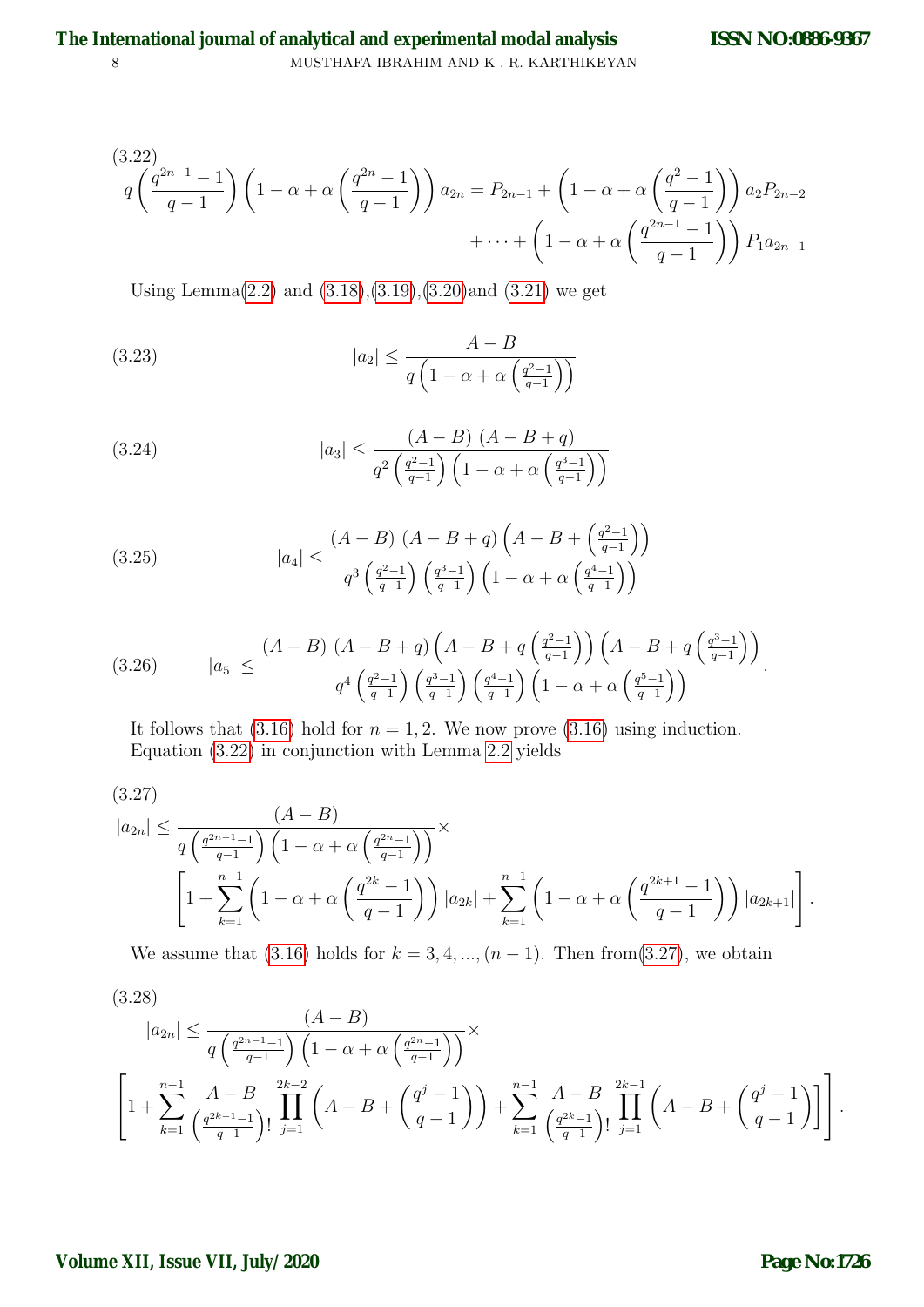In order to complete the proof, it is sufficient to show that (3.29)  $\mathsf{r}$ 

<span id="page-8-0"></span>
$$
\frac{(A-B)}{q\left(\frac{q^{2m-1}-1}{q-1}\right)\left(1-\alpha+\alpha\left(\frac{q^{2m}-1}{q-1}\right)\right)}\left[1+\sum_{k=1}^{m-1}\frac{A-B}{\left(\frac{q^{2k-1}-1}{q-1}\right)!}\prod_{j=1}^{2k-2}\left(A-B+\left(\frac{q^{j}-1}{q-1}\right)\right)\right] + \sum_{k=1}^{m-1}\frac{A-B}{\left(\frac{q^{2k}-1}{q-1}\right)!}\prod_{j=1}^{2k-1}\left(A-B+\left(\frac{q^{j}-1}{q-1}\right)\right]\right]
$$

$$
=\frac{(A-B)}{q\left(\frac{q^{2m-1}-1}{q-1}\right)!\left(1-\alpha+\alpha\left(\frac{q^{2m}-1}{q-1}\right)\right)}\prod_{j=1}^{2m-2}\left[A-B+\left(\frac{q^{j}-1}{q-1}\right)\right], \qquad (m=3,4,5,\ldots).
$$

[\(3.29\)](#page-8-0) is valid for  $m = 3$ . Let us suppose that (3.29) is true for all  $m, 3 < m \leq (n - 1)$ . Then from [\(3.28\)](#page-7-2)

$$
\frac{(A-B)}{q\left(\frac{q^{2n-1}-1}{q-1}\right)\left(1-\alpha+\alpha\left(\frac{q^{2n}-1}{q-1}\right)\right)}\left[1+\sum_{k=1}^{n-1}\frac{A-B}{\left(\frac{q^{2k-1}-1}{q-1}\right)!}\prod_{j=1}^{2k-2}\left(A-B+\left(\frac{q^{j}-1}{q-1}\right)\right)+\sum_{k=1}^{n-1}\frac{A-B}{\left(\frac{q^{2k}-1}{q-1}\right)!}\prod_{j=1}^{2k-1}\left(A-B+\left(\frac{q^{j}-1}{q-1}\right)\right]\right]
$$

$$
= \left(\frac{q^{2n-3}-1}{q^{2n-1}-1}\right) \left(\frac{(A-B)}{q\left(\frac{q^{2n-3}-1}{q-1}\right)\left(1-\alpha+\alpha\left(\frac{q^{2n}-1}{q-1}\right)\right)}\times\left[1+\sum_{k=1}^{n-2}\frac{A-B}{\left(\frac{q^{2k-1}-1}{q-1}\right)!}\prod_{j=1}^{2k-2}\left(A-B+\left(\frac{q^{j}-1}{q-1}\right)\right)\right.\right.\right.
$$

$$
+\frac{(A-B)}{q\left(\frac{q^{2n-1}-1}{q-1}\right)\left(1-\alpha+\alpha\left(\frac{q^{2n}-1}{q-1}\right)\right)}\frac{A-B}{\left(\left(\frac{q^{2k-2}-1}{q-1}\right)!\right)-1} \prod_{j=1}^{2n-4} \left(A-B+\left(\frac{q^{j}-1}{q-1}\right)\right)
$$
  
+
$$
\frac{(A-B)}{q\left(\frac{q^{2n-1}-1}{q-1}\right)\left(1-\alpha+\alpha\left(\frac{q^{2n}-1}{q-1}\right)\right)}\frac{A-B}{\left(\left(\frac{q^{2k-2}-1}{q-1}\right)!\right)}\prod_{j=1}^{2n-3} \left(A-B+\left(\frac{q^{j}-1}{q-1}\right)\right)
$$
  
=
$$
\left(\frac{q^{2n-3}-1}{q^{2n-1}-1}\right)\frac{A-B}{\left(1-\alpha+\alpha\left(\frac{q^{2n}-1}{q-1}\right)\right)\left(\left(\frac{q^{2k-3}-1}{q-1}\right)!\right)}\prod_{j=1}^{2n-4} \left(A-B+\left(\frac{q^{j}-1}{q-1}\right)\right)
$$
  
+
$$
\frac{(A-B)}{q\left(\frac{q^{2n-1}-1}{q-1}\right)\left(1-\alpha+\alpha\left(\frac{q^{2n}-1}{q-1}\right)\right)}\frac{A-B}{\left(\left(\frac{q^{2k-3}-1}{q-1}\right)!\right)}\prod_{j=1}^{2n-4} \left(A-B+\left(\frac{q^{j}-1}{q-1}\right)\right)
$$
  
+
$$
\frac{(A-B)}{q\left(\frac{q^{2n-1}-1}{q-1}\right)\left(1-\alpha+\alpha\left(\frac{q^{2n}-1}{q-1}\right)\right)}\frac{A-B}{\left(\left(\frac{q^{2k-3}-1}{q-1}\right)!\right)}\prod_{j=1}^{2n-3} \left(A-B+\left(\frac{q^{j}-1}{q-1}\right)\right)
$$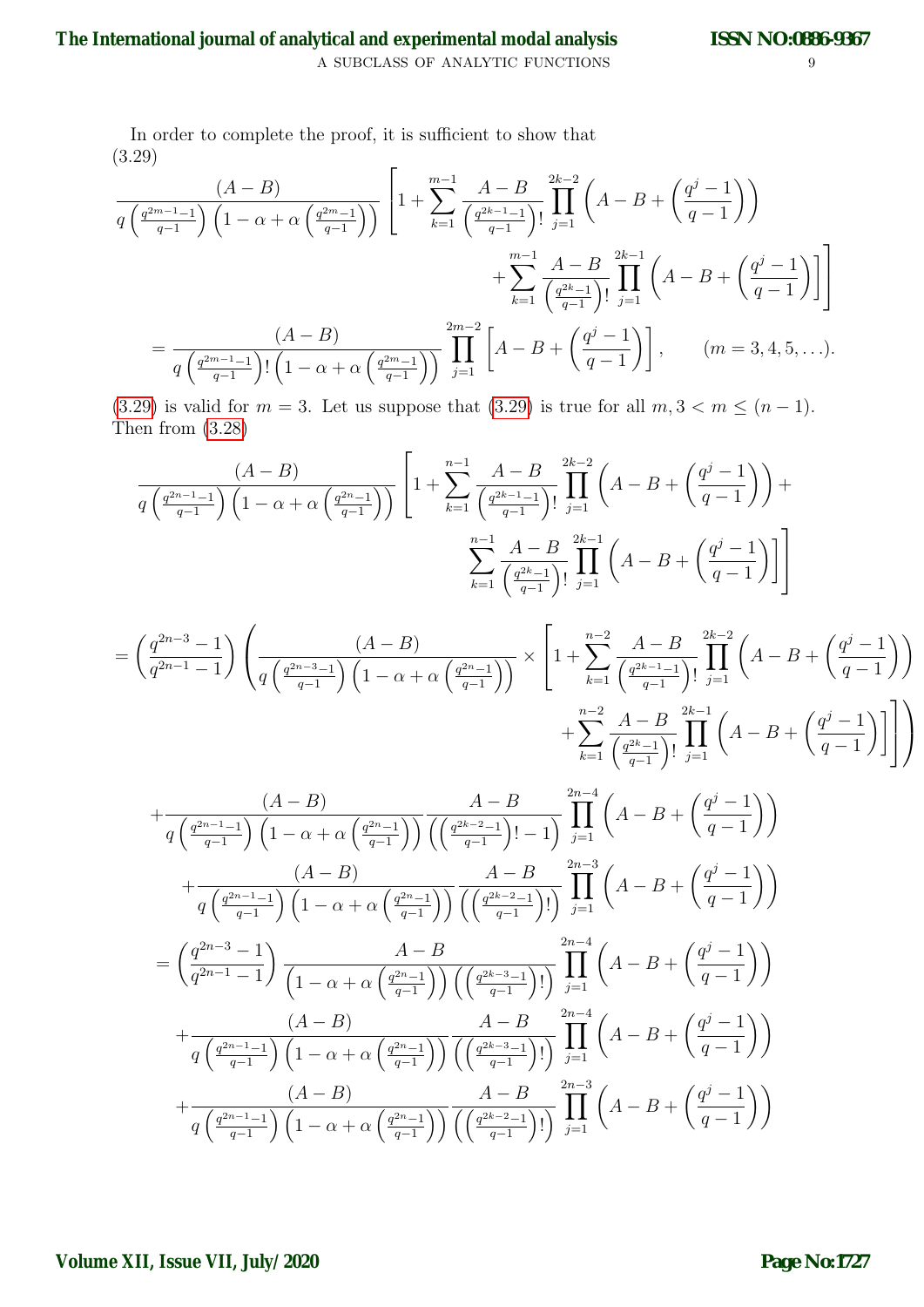$$
= \frac{(A-B)}{q\left(\frac{q^{2n-1}-1}{q-1}\right)\left(\left(\frac{q^{2k-3}-1}{q-1}\right)!\right)\left(1-\alpha+\alpha\left(\frac{q^{2n}-1}{q-1}\right)\right)}\prod_{j=1}^{2n-4}\left(A-B+\left(\frac{q^{j}-1}{q-1}\right)\right) \times \left(A-B+\left(\frac{q^{2n-3}-1}{q-1}\right)\right)+\frac{(A-B)}{q\left(\frac{q^{2n-1}-1}{q-1}\right)\left(1-\alpha+\alpha\left(\frac{q^{2n}-1}{q-1}\right)\right)}\frac{A-B}{\left(\left(\frac{q^{2k-2}-1}{q-1}\right)!\right)} \times \prod_{j=1}^{2n-3}\left(A-B+\left(\frac{q^{j}-1}{q-1}\right)\right)=\frac{(A-B)}{q\left(\frac{q^{2n-1}-1}{q-1}\right)!\left(1-\alpha+\alpha\left(\frac{q^{2n}-1}{q-1}\right)\right)}\prod_{j=1}^{2n-2}\left(A-B+\left(\frac{q^{j}-1}{q-1}\right)\right)
$$

Thus [\(3.29\)](#page-8-0) holds for  $m = n$  and hence [\(3.16\)](#page-5-2) follows. Similarly we can prove [\(3.17\)](#page-6-4).  $\Box$ 

On specializing the values of  $\alpha$  in Theorem [3.1](#page-3-4) and Theorem [3.1,](#page-3-4) we get the following.

Remark 3.1. In Theorem [3.1,](#page-3-4) if we let  $\alpha = 0$  and  $q \to 1^-$ , we get the coefficient inequality of the starlike functions with respect to symmetric points and if we set  $\alpha = 1$  and  $q \to 1^-$ , we get the coefficient inequality of the convex functions with respect to symmetric points.

Remark 3.2. In Theorem [3.2,](#page-6-5) if we let  $\alpha = 0$  and  $q \to 1^-$ , we get the similar result obtained for starlike functions with respect to conjugate points and if we set  $\alpha = 1$  and  $q \to 1^-$ , we get the coefficient inequality of convex functions with respect to conjugate points. For other values of  $\alpha$  the transition is smooth.

Remark 3.3. If we let  $q \to 1^-$  in Theorem [3.1](#page-3-4) and Theorem [3.2,](#page-6-5) we get the results obtained by Selvaraj and Vasanthi [\[13\]](#page-10-0).

#### **REFERENCES**

- [1] S. A. F. M. Dahhar and A. Janteng, A subclass of starlike functions with respect to conjugate points, Int. Math. Forum 4 (2009), no. 25-28, 1373–1377.
- [2] R. N. Das and P. Singh, On subclasses of schlicht mapping, Indian J. Pure Appl. Math. 8 (1977), no. 8, 864–872.
- <span id="page-9-5"></span>[3] R. Md. El-Ashwah and D. K. Thomas, Some subclasses of close-to-convex functions, J. Ramanujan Math. Soc. 2 (1987), no. 1, 85–100.
- <span id="page-9-0"></span>[4] A. W. Goodman, Univalent functions. Vol. I, Mariner, Tampa, FL, 1983.
- <span id="page-9-7"></span>[5] R. M. Goel and B. S. Mehrok, A subclass of starlike functions with respect to symmetric points, Tamkang J. Math. 13 (1982), no. 1, 11–24.
- <span id="page-9-1"></span>[6] I. Graham and G. Kohr, Geometric function theory in one and higher dimensions, Dekker, New York, 2003.
- <span id="page-9-3"></span>[7] W. Janowski, Some extremal problems for certain families of analytic functions. I, Ann. Polon. Math. 28 (1973), 297–326.
- [8] A. Janteng and S. A. Halim, A subclass of quasi-convex functions with respect to symmetric points, Appl. Math. Sci. (Ruse) 3 (2009), no. 9-12, 551–556.
- [9] A. Janteng and S. A. Halim, Coefficient estimate for a subclass of close-to-convex functions with respect to symmetric points, Int. J. Math. Anal. (Ruse) 3 (2009), no. 5-8, 309–313.
- <span id="page-9-2"></span>[10] W. C. Ma and D. Minda, A unified treatment of some special classes of univalent functions, in Proceedings of the Conference on Complex Analysis (Tianjin, 1992), 157–169, Int. Press, Cambridge, MA.
- <span id="page-9-6"></span>[11] W. Rogosinski, On the coefficients of subordinate functions, Proc. London Math. Soc. (2) 48 (1943), 48–82.
- <span id="page-9-4"></span>[12] K. Sakaguchi, On a certain univalent mapping, J. Math. Soc. Japan 11 (1959), 72–75.